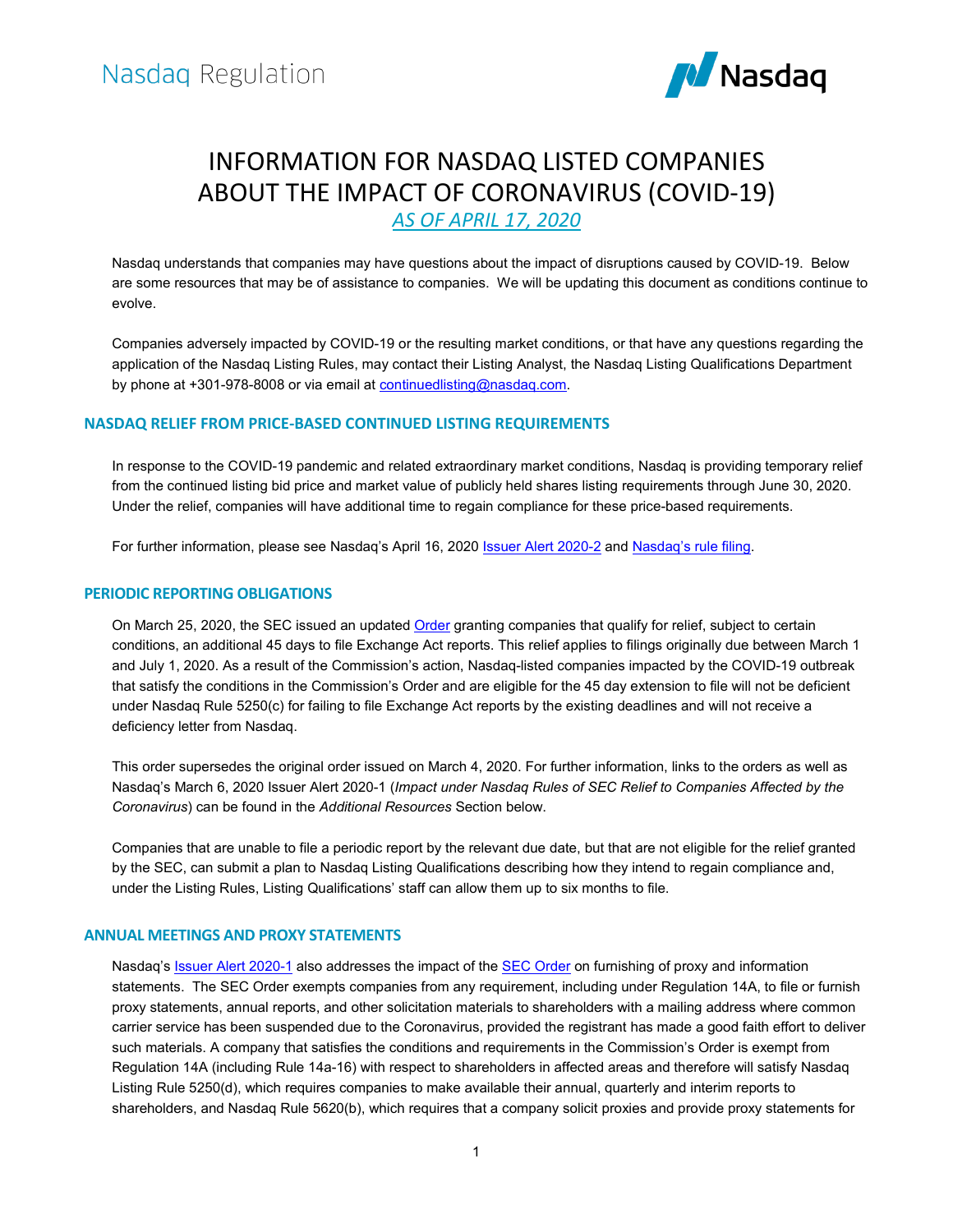all meetings of shareholders. The SEC Guidance dated April 7th also includes new guidance on compliance with Rule 14a-16 for companies encountering delays in printing and physical delivery of proxy materials.

See Nasdaq'[s Reports to Shareholder FAQs](https://listingcenter.nasdaq.com/Material_Search.aspx?mcd=LQ&cid=120,1,108,14,22,142,29,107,34,37,38,45,16,110,52,71,156,69&sub_cid=&years=2020,2019,2018,2020,2019,2018,2017,2016,2015,2014,2013,2012,2011,2010,2009,2008,2007,2006,2005,2004,2003,2002&criteria=5&materials=Posting+website) and [Proxy Solicitation FAQs](https://listingcenter.nasdaq.com/Material_Search.aspx?mcd=LQ&cid=1&sub_cid=&years=2020,2019,2018,2020,2019,2018,2017,2016,2015,2014,2013,2012,2011,2010,2009,2008,2007,2006,2005,2004,2003,2002&criteria=2&materials=80,81,168) for more information.

On April 7, 2020, the SEC updated [Guidance](https://www.sec.gov/ocr/staff-guidance-conducting-annual-meetings-light-covid-19-concerns?auHash=zrsDVFen7QmUL6Xou7EIHYov4Y6IfrRTjW3KPSVukQs) regarding the logistics of conducting annual meetings including "virtual" meetings. If "virtual" meetings are permitted by state law and the issuer's governing documents, issuers wishing to hold such meetings are required to notify shareholders within a timely manner with clear directions on how to access the meeting. Issuers who have yet to file their definitive proxy statement should include such information in the proxy statement when filed. Issuers that have already filed a definitive proxy statement are not required to file and mail additional proxy materials if they follow certain steps outlined by the SEC for announcing changes to a previously announced meeting. Nasdaq permits virtual meetings if permissible under the relevant state law and shareholders have the opportunity to ask questions of management.

See Nasdaq'[s Virtual Meeting FAQ](https://listingcenter.nasdaq.com/Material_Search.aspx?materials=84&mcd=LQ&criteria=2&cid=1)

## **SHAREHOLDER APPROVAL RULES**

The Nasdaq shareholder approval rules generally require companies to obtain approval from shareholders prior to issuing securities in connection with: (i) certain acquisitions of the stock or assets of another company; (ii) equity-based compensation of officers, directors, employees or consultants; (iii) a change of control; and (iv) certain private placements at a price less than the Minimum Price as defined in Listing Rule 5635(d).

An exception is available for companies in financial distress where the delay in securing stockholder approval would seriously jeopardize the financial viability of the company. To request a financial viability exception, the company must complete a Rule Interpretation Request form electronically through the Listing Center. To support the request, the company should attach a letter addressing how a delay resulting from seeking shareholder approval would seriously jeopardize its financial viability and how the proposed transaction would benefit the company. The letter should also describe the proposed transaction in detail and should include the identity of the investors.

Although generally this is a difficult standard to meet, Nasdaq will consider the impact of disruptions caused by COVID-19 in its review of any pending or new requests for a financial viability exception.

In addition, reliance by the company on a financial viability exception must expressly be approved by the company's audit committee and the company must obtain Nasdaq's approval to rely upon the financial viability exception prior to proceeding with the transaction. Under the rule, companies must also provide notice to shareholders at least ten days prior to issuing securities in the exempted transaction.

Se[e Nasdaq Listing Rule 5635\(f\)](http://nasdaq.cchwallstreet.com/NASDAQTools/PlatformViewer.asp?searched=1&selectednode=chp%5F1%5F1%5F3%5F3%5F7%5F8&CiRestriction=bid+AND+price&manual=%2Fnasdaq%2FMain%2Fnasdaq%2Dequityrules%2F) and the [Financial Viability Exception FAQ](https://listingcenter.nasdaq.com/Material_Search.aspx?materials=84&mcd=LQ&criteria=2&cid=120,1,108,14,22,142,29,107,34,37,38,45,16,110,52,71,156,69) for more information.

## **OTHER NASDAQ LISTING RULES**

The Nasdaq Listing Rules allow companies that do not meet specific rules additional time to regain compliance. While at this time Nasdaq has not sought to suspend any Listing Rules, we are closely monitoring the impact of COVID-19, including the resultant market volatility, on Nasdaq-listed companies.

Companies newly deficient with the bid price, market value of listed securities, or market value of public float requirements have at least 180 days to regain compliance and may be eligible for additional time.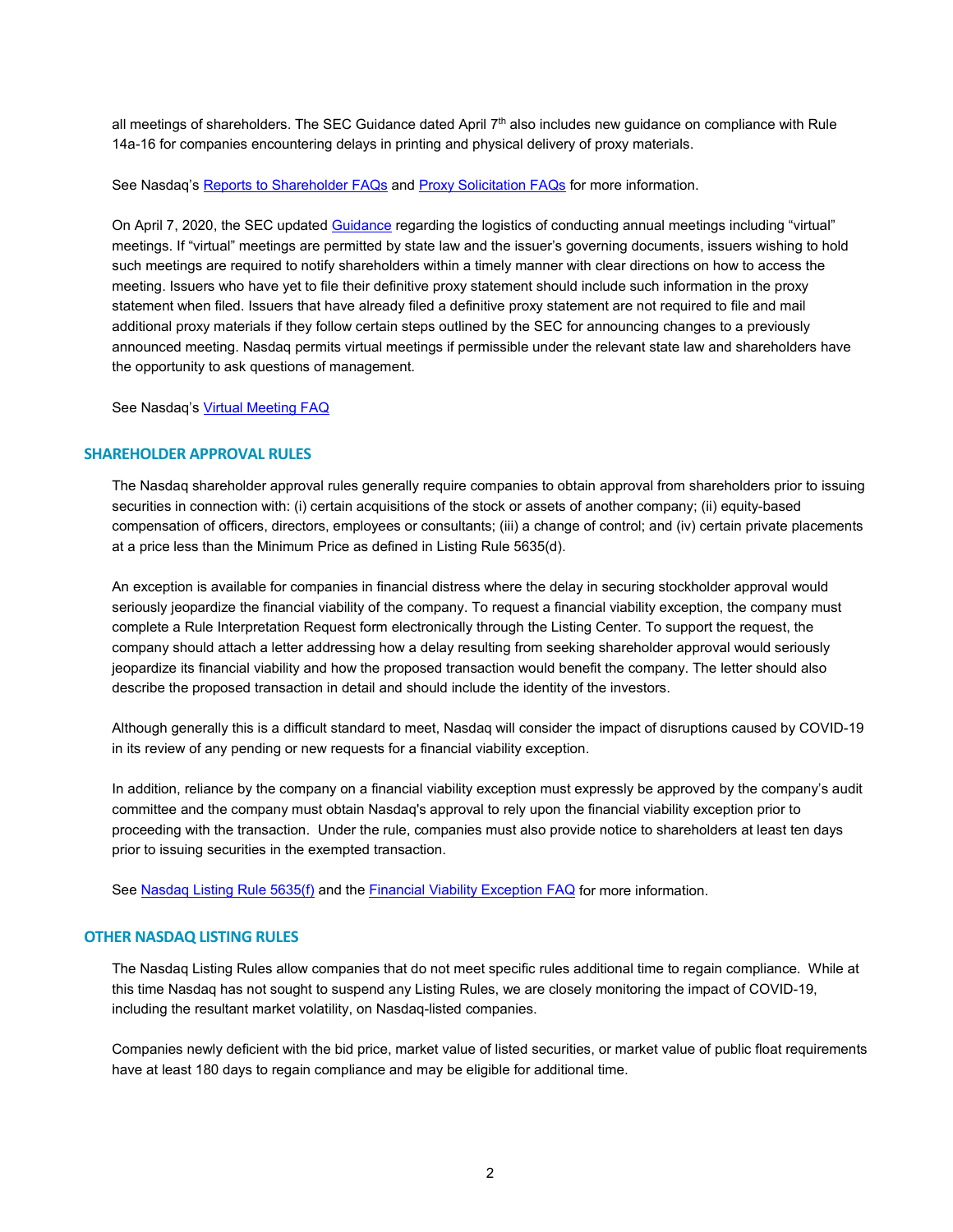Companies that no longer satisfy the applicable equity requirement can submit a plan to Nasdaq Listing Qualifications describing how they intend to regain compliance and, under the Listing Rules, Listing Qualifications' staff can allow them up to six months to come back into compliance with the requirement.

Companies are encouraged to contact Listing Qualifications for guidance on any other situations that may warrant an exception to the rules.

#### **EXCHANGE-TRADED FUNDS**

On March 25, 2020, the SEC issued an updated order granting exemptions to companies facing challenges due to COVID-19 from certain provisions of the Investment Company Act of 1940 (the "1940 Act"). Th[e SEC Order](https://www.sec.gov/rules/other/2020/ic-33824.pdf) includes a temporary exemption for Exchange-Traded Funds (ETF) registered under the 1940 Act that are required to file Form N-CEN or Form N-PORT. Under the updated order, reports eligible to rely on the relief now include filings originally due between March 1 and June 30, 2020 and must be filed within 45 days of the original filing date. ETFs that rely on the relief and file within the extended deadline will not be considered deficient under Nasdaq rules. This order supersedes the original order that was issued on March 13, 2020.

The March 25 SEC Order also updated the conditions for reliance on the exemptions. An ETF relying on the relief must 1) promptly notify the SEC via email [\(IM-EmergencyRelief@sec.gov\)](mailto:IM-EmergencyRelief@sec.gov) stating that the ETF is relying on the relief; 2) include a statement on the ETF's website stating that the ETF is relying on the relief; and 3) once filed, the report must include a statement as to why the ETF was unable to file within the original filing deadline.

The SEC Order also exempts ETFs structured as Unit Investment Trusts (UIT) that meet certain conditions from the requirement to furnish annual and semi-annual reports to shareholders.

## **HEARINGS PANELS**

When a company receives a Staff Delisting Determination or a Public Reprimand Letter issued by the Listing Qualifications Department, or when its application for initial listing is denied, it may request that an independent Hearings Panel review the matter at a written or an oral hearing. These hearings take place, to the extent practicable, within 45 days of the request for a hearing.

Hearings Panels are continuing to convene to consider matters, and companies can continue to request written or oral hearings. Until at least April 16, 2020, there will be no in-person hearings and all oral hearings will be conducted through video teleconferencing. While Hearings Panels recognize and will consider the unique circumstances currently facing companies, each company seeking an extension to regain compliance with the Listing Rules must still present the Hearings Panel with their plan to regain compliance based on the facts and circumstances of that company's situation.

Please contac[t hearings@nasdaq.com](mailto:hearings@nasdaq.com) if you have any questions.

## **IMPACT ON TRADING AND OPERATIONS**

**Market Wide Circuit Breaker:** A decline in the S&P 500 Index of 7% from the prior day's close that occurs before 3:25 p.m. triggers a 15-minute trading halt. If the S&P 500 Index continues to decline following the resumption of trading and reaches a 13% decline from the prior day's close before 3:25 p.m., there will be an additional 15-minute trading halt. A 20% decline at any time halts trading for the remainder of the trading day.

**Individual Stocks:** For individual stocks, Limit Up/Limit Down (LULD) rules are in place. LULD is meant to address extraordinary market volatility by preventing trades outside of specified bands. For stocks above \$3, the bands are generally 5% for S&P 500 & Russell 1000 stocks and 10% for all other stocks. Bands are based on a security-specific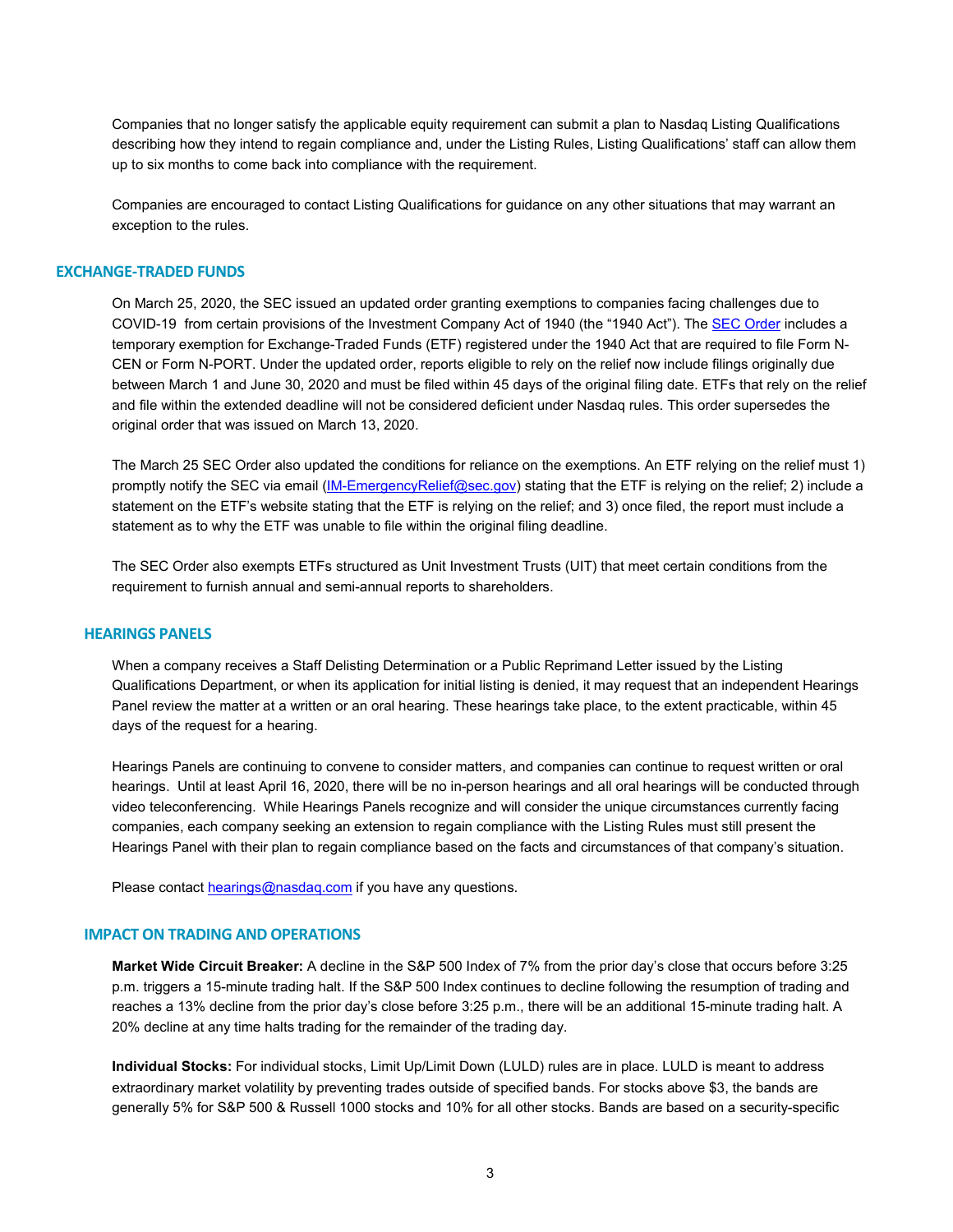rolling average reference price over the immediately preceding five-minute period, which means that a security can decline more than 5% or 10%, respectively, so long as trading is orderly.

**Short Sales:** SEC Rule 201, the "short sale circuit breaker", limits short selling once a stock declines by 10% from the prior day's close. The rule does not prohibit shorting but places a new price test on short sale activity: short sell orders may not trade at or below the national best bid. Once triggered, the short sale circuit breaker remains in place for the balance of the trading day and the entire next trading day, even if the stock moves back above the -10% threshold.

**North American Exchange Operations:** Initial public offerings (IPOs) and first trade operations continue as scheduled. All client events have been cancelled and general public access is restricted until further notice.

## **ADDITIONAL RESOURCES**

[Issuer Alert 2020-2,](http://nasdaq.cchwallstreet.com/nasdaq/pdf/nasdaq-issalerts/2020/2020-002.pdf) Issued April 16, 2020, which explains the temporary relief provided by Nasdaq from the continued listing bid price and and market value of publicly held shares listing requirements.

[SEC Public Statement,](https://www.sec.gov/news/public-statement/statement-clayton-hinman) issued April 8, 2020, from SEC Chairman Jay Clayton and William Hinman, Director, Division of Corporate Finance, discussing the importance of disclosure for investors and the markets during the current economic uncertainty caused by COVID-19.

[SEC Guidance,](https://www.sec.gov/ocr/staff-guidance-conducting-annual-meetings-light-covid-19-concerns?auHash=zrsDVFen7QmUL6Xou7EIHYov4Y6IfrRTjW3KPSVukQs) first issued on March 13, 2020 and updated on April 7, 2020, regarding conducting annual meetings including "virtual" meetings.

[SEC Order,](https://www.sec.gov/rules/exorders/2020/34-88465.pdf) issued on March 25, 2020, which grants companies, subject to certain conditions, an additional 45 days to file Exchange Act Reports that would otherwise have been due between March 1 and July 1, 2020.

[SEC Order,](https://www.sec.gov/rules/other/2020/ic-33824.pdf) issued on March 25, 2020, which updates the exemptions to companies facing challenges due to COVID-19 from certain provisions of the Investment Company Act of 1940.

[SEC Order,](https://www.sec.gov/rules/other/2020/ic-33817.pdf) issued on March 13, 2020, which grants exemptions to companies facing challenges due to COVID-19 from certain provisions of the Investment Company Act of 1940.

[Issuer Alert 2020-1,](http://nasdaq.cchwallstreet.com/nasdaq/pdf/nasdaq-issalerts/2020/2020-001.pdf) issued on March 6, 2020, which explains the impact under Nasdaq Rules of SEC Relief to companies affected by COVID-19

[SEC Order,](https://www.sec.gov/rules/other/2020/34-88318.pdf?elqTrackId=ce5cf05a02a14eac966e52354af58e11&elq=d6d99cf0e0d84f8193500156cdbad670&elqaid=7872&elqat=1&elqCampaignId=) issued on March 4, 2020, which grants companies, subject to certain conditions, an additional 45 days to file Exchange Act Reports that would otherwise have been due between March 1 and April 30, 2020.

[Frequently Asked Questions on Market Wide Circuit Breakers](https://www.nasdaqtrader.com/content/marketregulation/mwcb_faq.pdf)

[Frequently Asked Questions on Limit Up-Limit Down](https://www.nasdaqtrader.com/content/MarketRegulation/LULD_FAQ.pdf)

[Nasdaq Statement on North American Operations](https://www.globenewswire.com/news-release/2020/03/15/2000691/0/en/Nasdaq-Statement-on-North-American-Operations.html)

[Webinar](https://edge.media-server.com/mmc/p/mnbjtbrr) on implications and insight on trading as it relates to COVID-19 *(March 12, 2020)*

[Nasdaq COVID-19 Microsite](https://www.nasdaq.com/solutions/corporate-services/COVID19) Stay on top of the market environment and COVID-19 resources on Nasdaq.com. View a collection of our recent webinars, reports, news updates and more information designed for Nasdaq corporate clients.